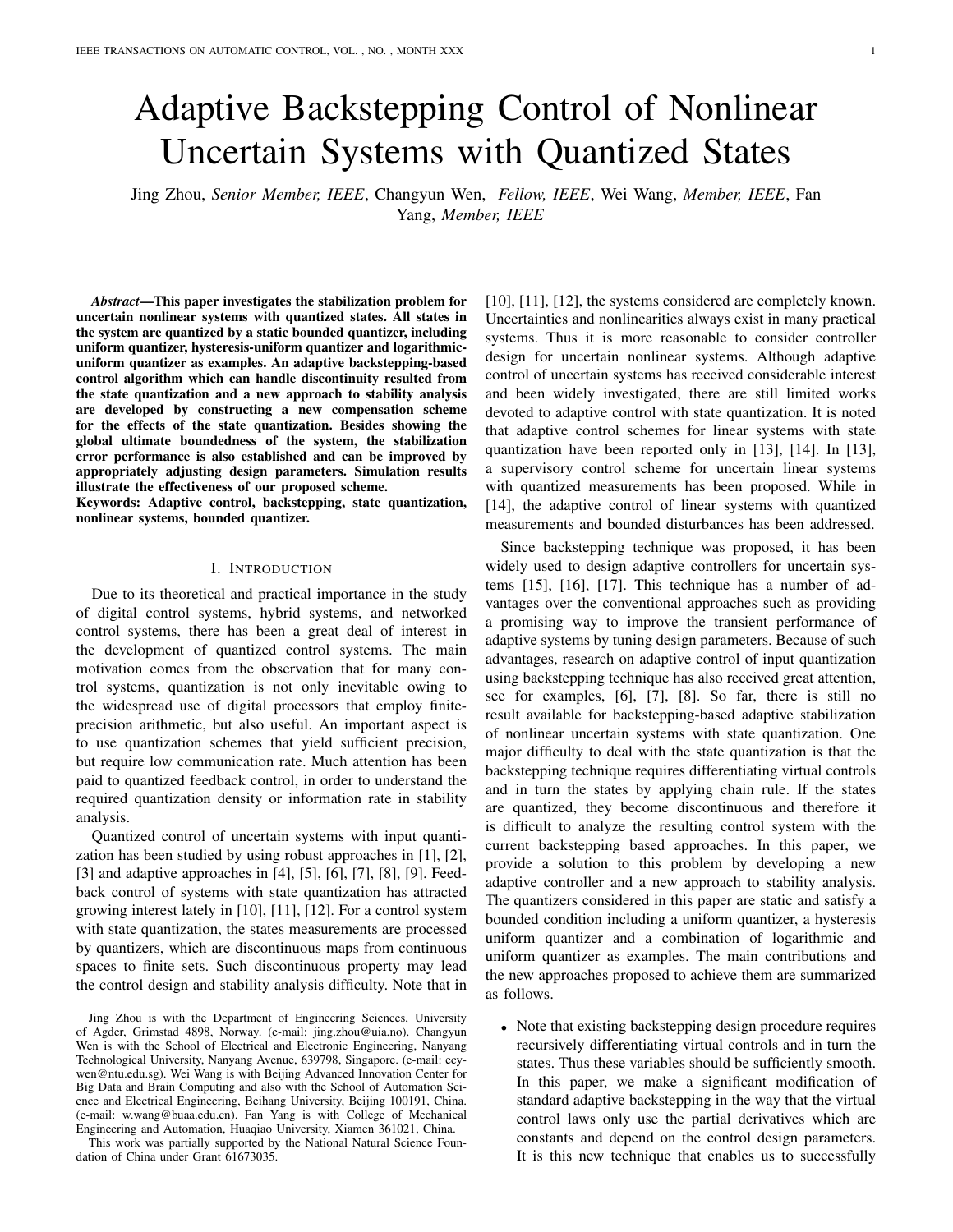overcome the difficulties caused by the discontinuity and the bounded uncertainties resulted from the state quantization.

- *•* A new method is proposed to compensate for the effects of the state quantization. To handle fully unknown parameters, new parameter updating laws, which do not require any information on such unknown parameters including the knowledge on their bounds, are developed. Thus a new adaptive control scheme is developed to achieve desired stability and performances for a class of nonlinear systems. More specifically, 1) the stability in the sense of ultimate boundedness is achieved by choosing suitable design parameters; 2) The upper bound of ultimate stabilization error can be decreased by tuning some design parameters.
- *•* Some new techniques summarized in Remarks 6 and 9 are developed to establish the above mentioned results.

The paper is organized as follows. Section II states the problem of this paper and presents the quantizers. Sections III presents the adaptive control design and analyzes the stability and performance. Simulation results are presented in Section IV to show the effectiveness of proposed controller. Finally, the paper is concluded in Section V.

# II. PROBLEM STATEMENT

#### *A. System Model*

In this paper, we consider a class of nonlinear uncertain systems described as follows

$$
x^{(n)}(t) = u(t) + \psi\left(x, \dot{x}, \dots, x^{(n-1)}\right) + \phi^T\left(x, \dot{x}, \dots, x^{(n-1)}\right)\theta
$$
 (1)

$$
x_{i+1}^q = q(x^{(i)}), i = 0, 1, 2, ..., n-1
$$
 (2)

where  $(x(t), \dot{x}(t), ..., x^{(n-1)})^T \in \mathbb{R}^n$  and  $u(t) \in \mathbb{R}^1$  are the states and input of the system respectively,  $\psi \in \mathbb{R}^1$  and  $\phi \in \mathbb{R}^r$ are known nonlinear functions,  $\theta \in \mathbb{R}^r$  is a vector of unknown constant parameters,  $q(\cdot)$  is a state quantizer and has an infinite level. Such a class of nonlinear systems have been addressed in many references, such as [16], [17], [18], [19]. It was noted in [18], [19], [20] that various practically important systems can be transformed to this structure.

In this paper, only quantized states  $(q(x), q(x), ..., q(x^{(n-1)})$ are measured. The feedback controller  $u(t)$  in (1) only uses the quantized states, which is given by

$$
u = u(q(x), q(x), ..., q(x^{(n-1)})). \tag{3}
$$

For the development of control laws, the following assumptions are also made.

**Assumption 1:** The functions  $\psi$  and  $\phi$  satisfy the global Lipschitz continuity condition such that

$$
|\psi(y_1) - \psi(y_2)| \leq L_{\psi} \| y_1 - y_2 \| \tag{4}
$$

$$
\|\phi(y_1) - \phi(y_2)\| \le L_{\phi} \|y_1 - y_2\| \tag{5}
$$

where  $L_{\psi}$  and  $L_{\phi}$  are constants,  $y_1, y_2 \in \mathbb{R}^n$  are real vectors. The norm  $\|\cdot\|$  is defined as  $\|y\| = (\sum_{j=1}^m y_j^2)^{1/2}$  for a vector  $y = [y_1, ..., y_m]^T$ .  $| \cdot |$  denotes the absolute value of a scalar.

**Assumption 2:** Only quantized states  $\left(q(x), q(x), \ldots\right)$  $q(x^{(n-1)})$  are measurable and available for control design, instead of the states  $(x, \dot{x}, ..., x^{(n-1)})$ .

Assumption 3: For the closed-loop nonlinear uncertain system  $(1)-(3)$ , it is assumed that its solution exists and is unique.

Note that similar assumption is also made in the area, for instances [5] and [10]. As illustrated in the example of simulation studies in Section IV, the designed adaptive controller (26) with parameter estimator (27) in Section III gives the existence and uniqueness of the solution.

The control objective is to design an adaptive controller *u* (3) for system (1) by utilizing only quantized states  $(q(x), q(x), \ldots, q(x^{(n-1)})$  such that all the signals in the closed-loop system are globally uniformly bounded.

# *B. Quantizer*

The quantizer  $q(x)$  considered in this paper has the following property:

$$
|q(x) - x| \le \delta \tag{6}
$$

where  $\delta > 0$  is the quantization bound. It can be shown that the quantizers illustrated below have the property (6).

*1) Uniform quantizer:* A uniform quantizer is modeled as

$$
q_u(x(t)) = \begin{cases} x_i & x_i - \frac{1}{2} \le x < x_i + \frac{1}{2} \\ 0 & -x_0 \le x < x_0 \\ -x_i & -x_i - \frac{1}{2} \le x < -x_i + \frac{1}{2} \end{cases} \tag{7}
$$

where  $x_0 = \frac{l}{2}$  and  $x_{i+1} = x_i + l$ , *l* is the length of the quantization interval.  $q_u(x)$  is in the set  $U = \{0, \pm x_i\}$ . The quantization error is bounded by (6), where  $\delta \geq \frac{l}{2}$ . The map of the uniform quantizer  $q(u)$  for  $x > 0$  is shown in Figure 1.

*2) Hysteresis-uniform quantizer:* The hysteresis uniform quantizer is modeled as

$$
q_{hu}(x(t))
$$
\n
$$
= \begin{cases}\nx_i sgn(x), & x_i - \frac{l}{2} - h < |x| \le x_i - \frac{l}{2} + h \\
\text{and } \dot{x} < 0, \text{or} \\
x_i + \frac{l}{2} - h < |x| < x_i + \frac{l}{2} + h \\
\text{and } \dot{x} > 0, \text{or} \\
x_i - \frac{l}{2} + h < |x| \le x_i + \frac{l}{2} - h \\
0, & -x_0 - h \le x \le x_0 + h \\
q(x(t^-)), & \dot{x} = 0\n\end{cases} \tag{8}
$$

where  $x_0 = \frac{l}{2}$  and  $x_{i+1} = x_i + l$ , *l* is the length of the quantization interval,  $h = p_h l$  is the hysteresis width constant and  $0 < p_h \leq 0.5$  is hysteresis percentage,  $q_{hu}(x)$  is in the set  $U = \{0, \pm x_i\}, x_0$  determines the size of the dead-zone for  $q(x)$ . The quantization error of hysteresis uniform quantizer is bounded by (6), where  $\delta \ge \frac{1}{2}l + h$ . The map of the hysteresis uniform quantizer  $q_{hu}(x(t))$  for  $x > 0$  is shown in Figure 2.

*3) Logarithmic-uniform quantizer:* A quantizer combining a logarithmic quantizer and a uniform quantizer was developed in [8], which is modeled as

$$
q_s(x(t)) = \begin{cases} q_l(x_{th}) + q_u(x - x_{th}), & |x| \ge x_{th} \\ q_l(x) & |x| < x_{th} \end{cases} \tag{9}
$$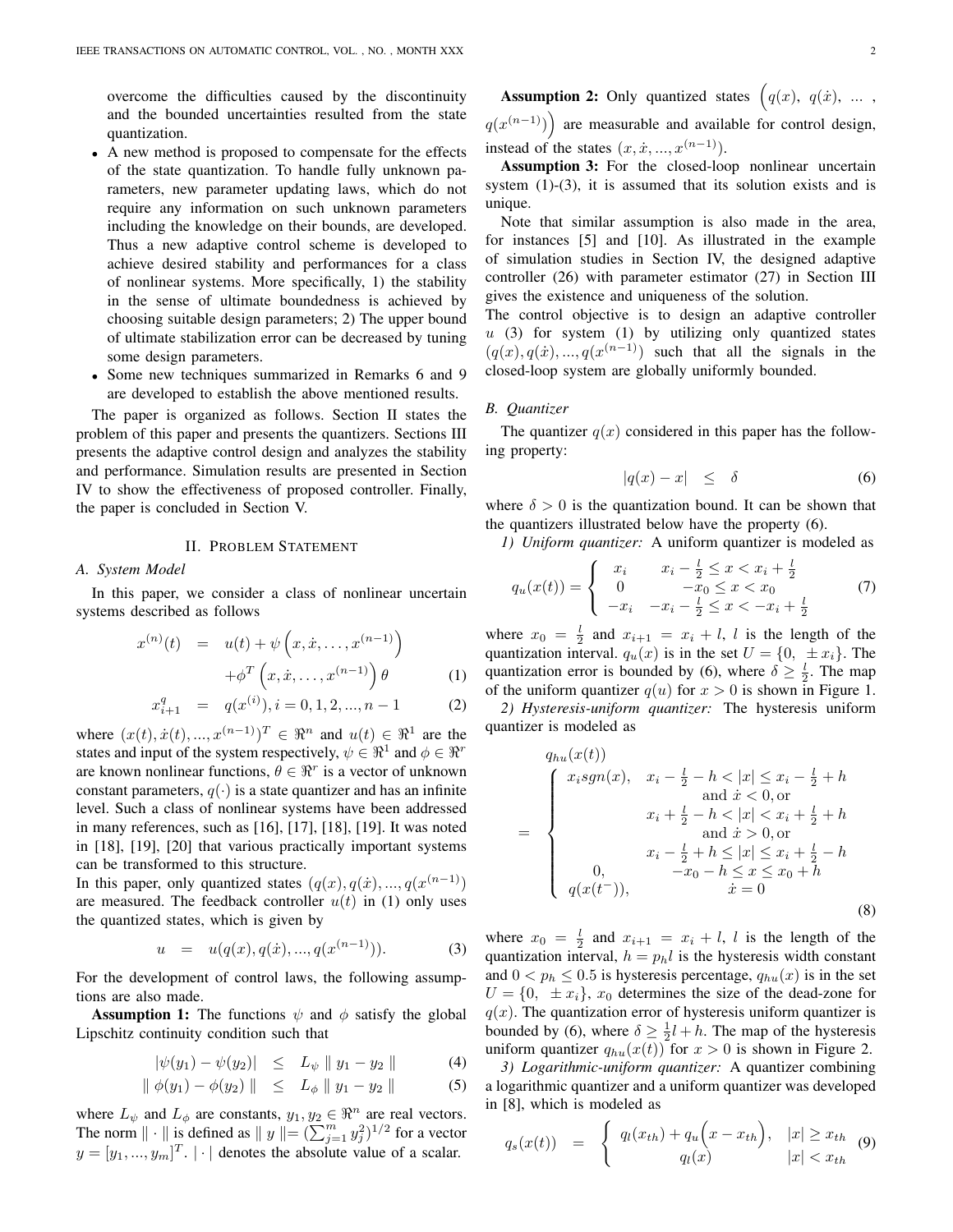where  $x_{th}$  is a positive constant specified by designer denoting the threshold to switch between the logarithmic and uniform quantizer, and *ql*(*.*) represents a logarithmic quantizer defined as below,

$$
q_l(x(t)) = \begin{cases} x_i sgn(x) & \frac{x_i}{1+\rho} < |x| \le \frac{x_i}{1-\rho} \\ 0 & |x| \le \frac{x_{min}}{1+\rho} \end{cases}
$$
 (10)

where  $x_i = \iota^{(1-i)}$ ,  $x_{min}$  with  $i = 1, 2, \dots$  and parameter  $\iota$  $\frac{1-\rho}{1+\rho}$  with 0 <  $\rho$  < 1. The quantization error of quantizer  $q_s(x)$ is bounded by (6), where  $\delta \geq \frac{1}{2}l$  is the maximum quantization interval length. The map of the quantizer  $q_s(x)$  is shown in Figure 3.



Fig. 1. The map of uniform quantizer  $q_u(x)$ 



Fig. 2. The map of hysteresis-uniform quantizer  $q_{hu}(x)$ 



Fig. 3. The map of logarithmic-uniform quantizer  $q_s(x)$ 

Remark 1: Note that the quantization parameters are not required to be known for our control design, such as *l* for uniform quantizer, *l* and *h* for hysteresis-uniform quantizer, *ρ* and *ι* for hysteresis-uniform quantizer.

The uniform quantizer  $q_u(x)$  and the hysteresis-uniform  $q_{hu}(x)$  have the uniformly spaced quantization levels which is optimal for uniformly distributed signal. Compared with the uniform quantizer, the hysteresis-uniform quantizer has additional quantization levels, which are used to avoid chattering. Whenever  $q_{hu}(x)$  makes a transition from one value to another, some dwell time will elapse before a new transition can occur as shown in Figure 2. The logarithmic quantizer  $q_l(x)$  is non-uniform quantization, which the quantization interval is smaller near zero. But the quantization letter becomes bigger when the magnitude of the signal gets bigger, which results in unnecessary large quantization error. To overcome this problem, a logarithmic-uniform quantizer  $q_s(x)$  in (9) can be used, which minimizes the average rate of communication instances, see detailed in [8]. With the logarithmic-uniform quantizer  $q_s(x)$ , the quantization error when  $|x| > x_{th}$  remains the same as that of the logarithmic quantizer when  $|x| = x_{th}$ . Note that *xth* is a user-defined parameter denoting the tradeoff between system performances and communication burden, and it can be chosen according to practical applications.

#### III. ADAPTIVE BACKSTEPPING CONTROL

In order to design the controller using backstepping technique, system (1) is rewritten in the following form

$$
\dot{x}_1 = x_2 \n\dot{x}_i = x_{i+1}, \quad i = 1, ..., n-1 \n\dot{x}_n = u(t) + \psi(x_1, ..., x_n) + \theta^T \phi(x_1, ..., x_n)
$$
\n(11)

where  $x_1 = x$ ,  $x_i = x^{(i-1)}$ ,  $i = 2, 3, \ldots, n$ . The system states  $(x_1, x_2, \ldots, x_n) \in \Re$ . are quantized by a quantizer satisfying the property in (6). Only the measured quantized states  $q(x_i)$ ,  $i =$ 1*, ..., n* are available.

#### *A. States are not quantized*

If states  $x_i$ ,  $i = 1, 2, \ldots, n$  are not quantized, we begin by introducing the change of coordinates

$$
z_1(x_1) = x_1 \tag{12}
$$

$$
z_i(x_1,..,x_i) = x_i - \alpha_{i-1}, \ i = 2,3,...,n \quad (13)
$$

where  $\alpha_{i-1}$  is the virtual control function of  $(x_1, \ldots, x_{i-1})$  and will be determined at the *i*th step.

• *Step*  $i$  ( $i = 1, \ldots, n - 1$ ): Following the standard backstepping design technique in [15], we choose

$$
\alpha_1(x_1) = -c_1 z_1(x_1) \qquad (14)
$$
  
\n
$$
\alpha_i(x_1, ..., x_i) = -c_i z_i - z_{i-1} - \dot{\alpha}_{i-1} \qquad (15)
$$

$$
= -c_i z_i - z_{i-1} + \sum_{k=1}^{i-1} \frac{\partial \alpha_{i-1}}{\partial x_k} x_{k+1},
$$
  

$$
i = 2, ..., n-1
$$
 (15)

where  $c_i, i = 2, \ldots, n-1$  are positive design parameters and  $\frac{\partial \alpha_{i-1}}{\partial x_k}$  are constants which depend on  $c_1, ..., c_{i-1}$ . For examples,

$$
\frac{\partial \alpha_1}{\partial x_1} = \frac{\partial \alpha_1}{\partial z_1} \frac{\partial z_1}{\partial x_1} = -c_1 \tag{16}
$$

$$
\frac{\partial \alpha_2}{\partial x_1} = -c_2 \frac{\partial z_2}{\partial x_1} - \frac{\partial z_1}{\partial x_1} = -c_2 c_1 - 1 \tag{17}
$$

$$
\frac{\partial \alpha_2}{\partial x_2} = -c_2 \frac{\partial z_2}{\partial x_2} + \frac{\partial \alpha_1}{\partial x_1} = -c_2 - c_1. \tag{18}
$$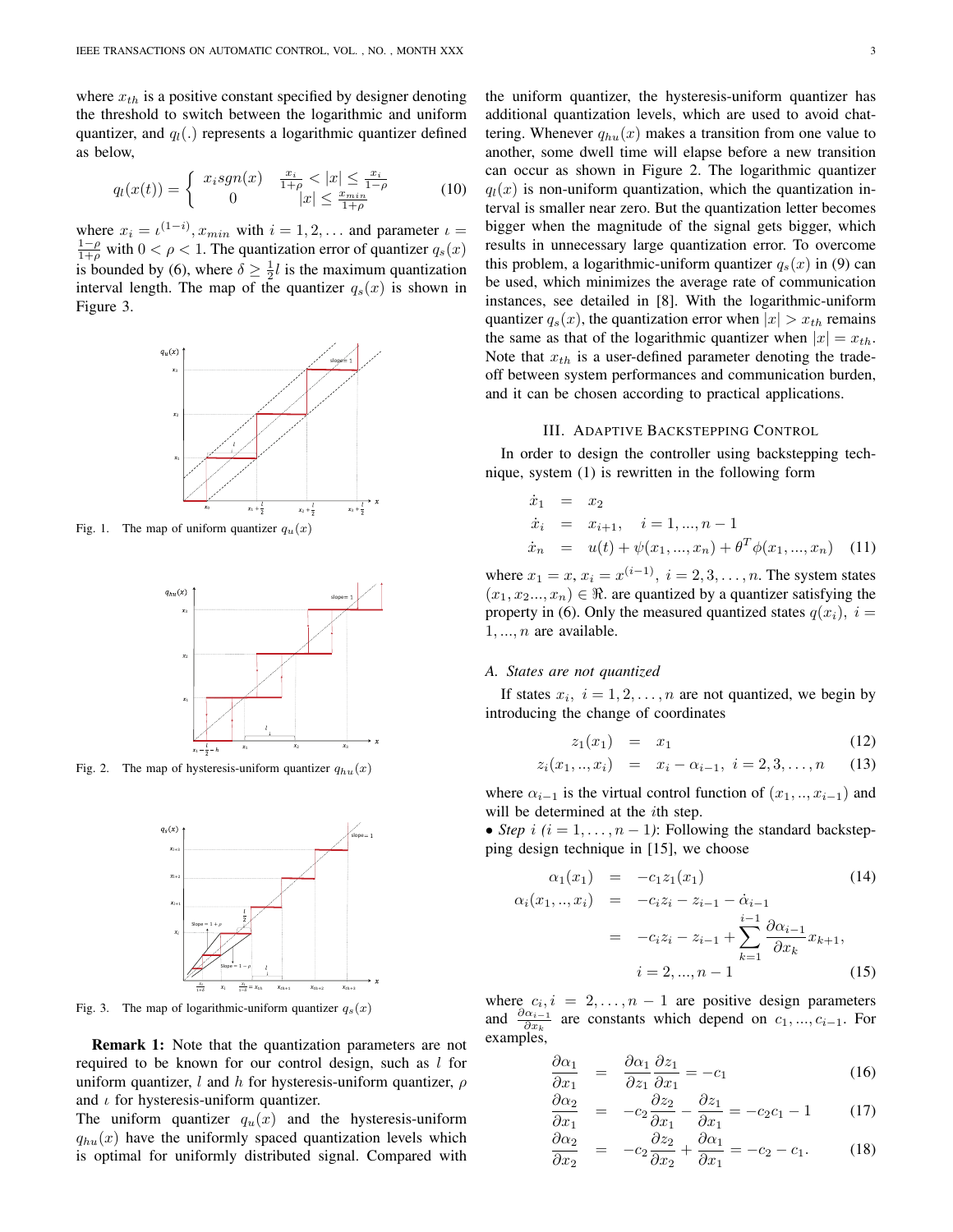Considering the Lyapunov function

$$
V_{n-1} = \sum_{j=1}^{n-1} \frac{1}{2} z_j^2 \tag{19}
$$

then the derivative is given as

$$
\dot{V}_{n-1} = -\sum_{j=1}^{n-1} c_j z_j^2 + z_{n-1} z_n \tag{20}
$$

• *Step n*: If states  $x_i$ ,  $i = 1, 2, \ldots, n$  are not quantized, the virtual control  $\alpha_n(x_1, \ldots, x_n)$  is designed as

$$
\alpha_n(x_1,..,x_n) = -c_n z_n - z_{n-1} - \dot{\alpha}_n
$$
  
= 
$$
-c_n z_n - z_{n-1} + \sum_{k=1}^{n-1} \frac{\partial \alpha_{n-1}}{\partial x_k} x_{k+1} (21)
$$

where  $c_n$  is a positive design parameter and  $\hat{\theta}$  is the estimate of  $\theta$ . The final control  $u(t)$  is chosen as

$$
u(t) = \alpha_n - \psi(x_1, ..., x_n) - \hat{\theta}^T \phi(x_1, ..., x_n) \quad (22)
$$

$$
\dot{\hat{\theta}} = \Gamma \phi(x_1, ..., x_n) z_n, \tag{23}
$$

where  $\Gamma$  is a positive definite matrix and  $\hat{\theta}$  is the estimate of *θ*.

Considering the Lyapunov function

$$
V = \sum_{j=1}^{n} \frac{1}{2} z_j^2 + \frac{1}{2} \tilde{\theta}^T \Gamma^{-1} \tilde{\theta}
$$
 (24)

where  $\tilde{\theta} = \theta - \hat{\theta}$ , then the derivative is given as

$$
\dot{V} = -\sum_{j=1}^{n-1} c_j z_j^2 + z_n \left( \alpha_n - \dot{\alpha}_{n-1} + z_{n-1} \right) - \tilde{\theta}^T \Gamma^{-1} \dot{\hat{\theta}}
$$
\n
$$
= -\sum_{j=1}^n c_j z_j^2 + \tilde{\theta}^T \Gamma^{-1} \left( \Gamma \phi z_n - \dot{\theta} \right)
$$
\n
$$
= -\sum_{j=1}^n c_j z_j^2 \tag{25}
$$

Thus we conclude that the closed-loop system without state quantization is globally asymptotically stable and the desired convergence property  $\lim_{t\to\infty} z_i(t) = 0$  follows from LaSalle-Yoshizawa theorem in [15].

#### *B. States are quantized*

When states  $x_i$ ,  $i = 1, 2, \ldots, n$  are quantized with quantizers  $q(x_i)$ , choosing

$$
u(t) = \bar{\alpha}_n - \bar{\psi} - \hat{\theta}^T \bar{\phi}
$$
  
=  $-c_n \bar{z}_n - \bar{z}_{n-1} - \psi (q(x_1), ..., q(x_n))$   
 $- \hat{\theta}^T \phi (q(x_1), ..., q(x_n)) + \sum_{k=1}^{n-1} \frac{\partial \alpha_{n-1}}{\partial x_k} q(x_{k+1})$  (26)

$$
\dot{\hat{\theta}} = \Gamma \bar{\phi} \bar{z}_n - \Gamma k_\theta (\hat{\theta} - \theta_0) \n= \Gamma \phi(q(x_1), ..., q(x_n)) \bar{z}_n - \Gamma k_\theta (\hat{\theta} - \theta_0)
$$
\n(27)

$$
\bar{z}_1 = q(x_1) \tag{28}
$$

$$
\bar{z}_i = q(x_i) - \bar{\alpha}_{i-1} \tag{29}
$$

$$
\bar{\alpha}_1 = -c_1 \bar{z}_i \tag{30}
$$
\n
$$
\frac{i-1}{2} \partial \alpha_{i-1}
$$

$$
\bar{\alpha}_{i} = -c_{i}\bar{z}_{i} - \bar{z}_{i-1} + \sum_{k=1}^{i-1} \frac{\partial \alpha_{i-1}}{\partial x_{k}} q(x_{k+1}),
$$
\n
$$
i = 2, ..., n
$$
\n(31)

where  $c_i$ ,  $k_\theta$  and  $\theta_0$  are positive parameters and  $\Gamma$  is a positive definite matrix.

Remark 2: Note that an additional term in the form of  $-\Gamma k_{\theta}(\hat{\theta} - \theta_0)$  is introduced in the parameter estimator (27). It will be observed from subsequent stability analysis that by adopting such modification, the following property

$$
k_{\theta}\tilde{\theta}(\hat{\theta}-\theta_0) \leq -\frac{1}{2}k_{\theta} \parallel \tilde{\theta} \parallel^2 + \frac{1}{2}k_{\theta} \parallel (\theta-\theta_0) \parallel^2 \qquad (32)
$$

can be obtained which is helpful to guarantee the closed-loop system stability. Unlike [7], no any prior information about the bound of unknown parameter is required in this paper.

Remark 3: For the system with quantized states, the state  $x_i$  is not available and only the quantized state  $q(x_i)$  can be used in the designed controller. If we follow the standard backstepping controller in Section III.A, the virtual control  $\bar{\alpha}_i$ should be like  $-c_i\overline{z}_i - \overline{z}_{i-1} + \dot{\overline{\alpha}}_{i-1}$ . Note that the quantized state  $(q(x_1), q(x_2), \ldots, q(x_{i-1}))$  is used in the virtual control  $\bar{\alpha}_{i-1}$  which results in that the derivative of  $\bar{\alpha}_{i-1}$  is discontinuous and unable to be used in the backstepping virtual control.

Remark 4: Note that the final control *u* in (26) and the parameter updating law in (27) utilize only the measured quantized states  $q(x_i)$ ,  $i = 1, ..., n$ . One vitally important technique adopted in this paper is to use the partial derivatives  $\frac{\partial \alpha_{i-1}}{\partial x_k}$  (*i* = 2, 3, . . . , *n*, *k* = 1, ..., *i* − 1) in the final control *u* in (26) and the function  $\bar{\alpha}_i$  in (31), which cancels the effects caused by the previous virtual control  $\bar{\alpha}_{i-1}$  in the stability analysis. Note that, as illustrated in the calculations (15)-(17), the partial derivatives  $\frac{\partial \alpha_{i-1}}{\partial x_k}$  (*i* = 2, 3, . . . , n, k = 1, ..., *i* − 1) are constants and depend on the control gains  $(c_1, ... c_{i-1})$ chosen in each recursive step.

**Remark 5:** The change of coordinates  $z_i$  in (13) and the virtual control functions  $\alpha_i$  in (15) are only used in the Lyapunov stability analysis, since the state  $x_i$  for  $i = 1, \ldots, n$ is not used in the final controller and parameter estimator designed.

In order to ensure the boundedness of all signals, we first establish some preliminary results as stated in the following lemmas.

Lemma 1: The effects of state quantization are bounded as follows:

$$
|\psi(q(x_1),..,q(x_n)) - \psi(x_1,..,x_n)| \leq \Delta_{\psi} \quad (33)
$$

$$
\|\phi(q(x_1),...,q(x_n)) - \phi(x_1,...,x_n)\| \leq \Delta_{\phi} \quad (34)
$$

$$
|z_i(q(x_1),..,q(x_i)) - z_i(x_1,..,x_i)| \leq \Delta_{z_i} \quad (35)
$$

$$
\left| \alpha_i \left( q(x_1), \ldots, q(x_i) \right) - \alpha_i \left( x_1, \ldots, x_i \right) \right| \leq \Delta_{\alpha_i} \quad (36)
$$

where  $i = 1, ..., n$ ,  $\Delta_{\psi}$  and  $\Delta_{\phi}$  are positive constants which depend on the quantization bound *δ* and Lipschitz constants  $L_{\psi}$  and  $L_{\phi}$  respectively.  $\Delta_{z_i}$  is positive which depends on the quantization bound *δ* and control design parameters  $(c_1, ..., c_{i-1})$ ,  $\Delta_{\alpha_i}$  is a positive constant which depends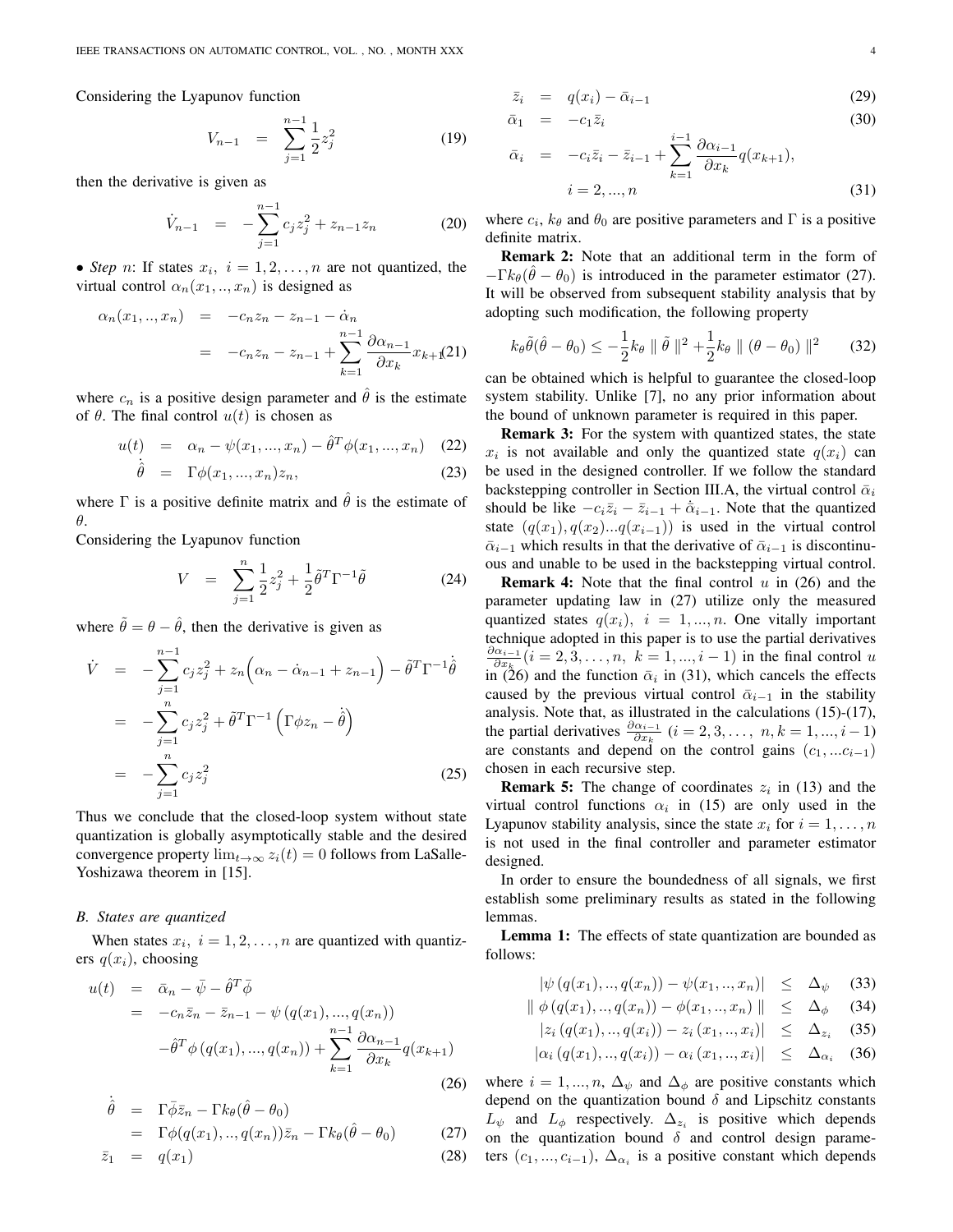on the quantization bound  $\delta$  and control design parameters  $(c_1, ..., c_i)$ .

*Proof:* Using the property of quantizer in (6), we have

$$
|q(x_i) - x_i| \leq \delta \tag{37}
$$

and the Lipschitz continuous conditions for  $\psi$  and  $\phi$  in (4) and (5) in Assumption 2, the following bounded conditions are obtained.

$$
\begin{aligned}\n|\psi(q(x_1), ..., q(x_n)) - \psi(x_1, ..., x_n)| \\
&\leq L_{\psi} \|\left(q(x_1), ..., q(x_n)\right) - (x_1, ..., x_n)\|\n\leq L_{\psi} \|\left(\delta, ..., \delta\right)\| = L_{\psi}\sqrt{n}\delta = \Delta_{\psi} \qquad (38) \\
\|\phi(q(x_1), ..., q(x_n)) - \phi(x_1, ..., x_n)\|\n\leq L_{\phi} \|\left(q(x_1), ..., q(x_n)\right) - (x_1, ..., x_n)\|\n\leq L_{\phi} \|\left(\delta, ..., \delta\right)\| = L_{\phi}\sqrt{n}\delta = \Delta_{\phi} \qquad (39)\n\end{aligned}
$$

From  $(14)-(22)$ , and  $(26)-(31)$ , it is shown that

$$
\begin{aligned}\n|\bar{z}_1 - z_1(x_1)| \\
&= |z_1 (q(x_1)) - z_1(x_1)| \\
&= |q(x_1) - x_1| \le \delta \stackrel{\Delta}{=} \Delta_{z_1} \\
|\bar{\alpha}_1 - \alpha_1(x_1)|\n\end{aligned} \tag{40}
$$

$$
= |\alpha_1 (q(x_1)) - \alpha_1 (x_1)|
$$
  
\n
$$
= |-c_1(\bar{z}_1 - z_1)| \leq c_1 \delta \stackrel{\Delta}{=} \Delta_{\alpha_1}
$$
  
\n
$$
|\bar{z}_2 - z_2(x_1, x_2)|
$$
\n(41)

$$
= |z_2 (q(x_1), q(x_2)) - z_2(x_1, x_2)|
$$
  
=  $|q(x_2) - \bar{\alpha}_1 - (x_2 - \alpha_1)| \le \delta + \Delta_{\alpha_1} \stackrel{\Delta}{=} \Delta_{z_2}$  (42)  
 $|\bar{\alpha}_2 - \alpha_2(x_1, x_2)|$ 

$$
= |\alpha_2 (q(x_1), q(x_2)) - \alpha_2(x_1, x_2)|
$$
  
\n
$$
= |-c_2(\bar{z}_2 - z_2) - (\bar{z}_1 - z_1) + \frac{\partial \alpha_1}{\partial x_1} (q(x_1) - x_1)|
$$
  
\n
$$
\leq c_2 \Delta_{z_2} + \Delta_{z_1} + |\frac{\partial \alpha_1}{\partial x_1}| \delta \stackrel{\Delta}{=} \Delta_{\alpha_2}
$$
(43)

Following the same procedure based on  $z_i$  in (13),  $\alpha_i$  in (15),  $\overline{z}_i$  in (29),  $\overline{\alpha}_i$  in (31), we have

$$
\begin{aligned}\n|\bar{z}_{i} - z_{i}(x_{1},...,x_{i})| \\
&= |z_{i}((q(x_{1}),...,q(x_{i}))) - z_{i}(x_{1},...,x_{i})| \\
&\leq |(q(x_{i}) - x_{i}) - (\bar{\alpha}_{i-1} - \alpha_{i-1})| \\
&\leq \delta + \Delta_{\alpha_{i-1}} \stackrel{\Delta}{=} \Delta_{z_{i}} \qquad (44) \\
|\bar{\alpha}_{i} - \alpha_{i}(x_{1},...,x_{i})| \\
&= |\alpha_{i}((q(x_{1}),...,q(x_{i}))) - \alpha_{i}(x_{1},...,x_{i})| \\
&\leq |-c_{i}(z_{i} - \bar{z}_{i}) - (\bar{z}_{i-1} - z_{i-1})| \\
&\quad + \left| \sum_{k=1}^{i-1} \frac{\partial \alpha_{i-1}}{\partial x_{k}} \left( q_{k+1}(x_{k+1}) - x_{k+1} \right) \right| \\
&\leq c_{i} \Delta_{z_{i}} + \Delta_{z_{i-1}} + \sum_{k=1}^{i-1} \left| \frac{\partial \alpha_{i-1}}{\partial x_{k}} \right| \delta \stackrel{\Delta}{=} \Delta_{\alpha_{i}} \qquad (45)\n\end{aligned}
$$

**Lemma 2:** The states  $(x_1, x_2, \ldots, x_n)$  satisfy the following inequality,

$$
\| (x_1, ..., x_n) \| \le L_x \| (z_1, ..., z_n) \| \qquad (46)
$$

where  $L_x$  is a positive constant which depends on the control design parameters  $(c_1, ..., c_{n-1})$ .

*Proof:* From the definitions  $z_i$  in (12-13) and the virtual control designs  $\alpha_i$  in (14-21), it is shown that

$$
|x_1| = |z_1| \tag{47}
$$

$$
|\alpha_1| \le c_1 |z_1| \stackrel{\Delta}{=} L_{\alpha_1} |z_1| \tag{48}
$$

$$
|x_2| \leq |z_2 + \alpha_1| \leq |z_2| + L_{\alpha_1}|z_1|
$$
  
\n
$$
\leq \sqrt{2} \max\{1, L_{\alpha_1}\} || (z_1, z_2) || \stackrel{\Delta}{=} L_{x2} || (z_1, z_2)(\sharp 9)
$$
  
\n
$$
|\alpha_2| \leq c_2 |z_2| + \left| \frac{\partial \alpha_1}{\partial x_1} x_2 \right|
$$
  
\n
$$
\leq (c_2 + c_1 L_{x2}) || (z_1, z_2) || \stackrel{\Delta}{=} L_{\alpha_2} || (z_1, z_2) || (50)
$$

where  $L_{\alpha_1}$  depends on  $c_1$ ,  $L_{\alpha_2}$  depends on  $(c_1, c_2)$ , and  $L_{x_2}$ depends on *c*1. Following the similar procedure, we have

$$
|x_{i}| \leq |z_{i} + \alpha_{i-1}|
$$
  
\n
$$
\leq |z_{i}| + L_{\alpha_{i-1}} || (z_{1}, ..., z_{i-1}) ||
$$
  
\n
$$
\leq (1 + L_{\alpha_{i-1}}) || (z_{1}, ..., z_{i-1}) ||
$$
  
\n
$$
\stackrel{\Delta}{=} L_{x_{i}} || (z_{1}, z_{2}, ..., z_{i}) ||
$$
  
\n
$$
|\alpha_{i}| \leq c_{i} |z_{i}| + |\sum_{j=1}^{i-1} \frac{\partial \alpha_{i-1}}{\partial x_{j}} x_{j+1}|
$$
  
\n
$$
\leq \left( c_{i} + |\sum_{j=1}^{i-1} \frac{\partial \alpha_{i-1}}{\partial x_{j}} |L_{xi} \right) || (z_{1}, z_{2}, ..., z_{i}) ||
$$
  
\n
$$
\stackrel{\Delta}{=} L_{\alpha_{i}} || (z_{1}, z_{2}, ..., z_{i}) ||
$$
\n(52)

where  $L_{\alpha_i}$  depends on  $(c_1, ..., c_i)$ , and  $L_{x_i}$  depends on  $(c_1, ..., c_{i-1})$ . Then we have

$$
\| (x_1, ..., x_n) \| = (\sum_{j=1}^n x_j^2)^{1/2}
$$
  
\n
$$
\leq (\sum_{j=1}^n L_{xj}^2 \| (z_1, z_2, ..., z_j) \|^2)^{1/2}
$$
  
\n
$$
\leq (\sum_{j=1}^n L_{xj}^2)^{1/2} \| (z_1, ..., z_j) \|
$$
  
\n
$$
\stackrel{\Delta}{=} L_x \| (z_1, z_2, ..., z_n) \|
$$
 (53)

Remark 6: The properties (33)-(36) in Lemma 1 and (46) in Lemma 2 are key steps in the stability analysis, which will be used to eliminate the effects from state quantization.

The main results are formally stated in the following theorem. Theorem 1: Consider the closed-loop adaptive system consisting of plant (1) with state quantization satisfying the bounded property (6), the adaptive backstepping controller (26) with parameter estimator with updating law (27), the following results can be guaranteed.

- 1) All the closed-loop signals are globally uniformly bounded.
- 2) The upper bound of stabilization error  $||z(t)||_{[0,T]}^2$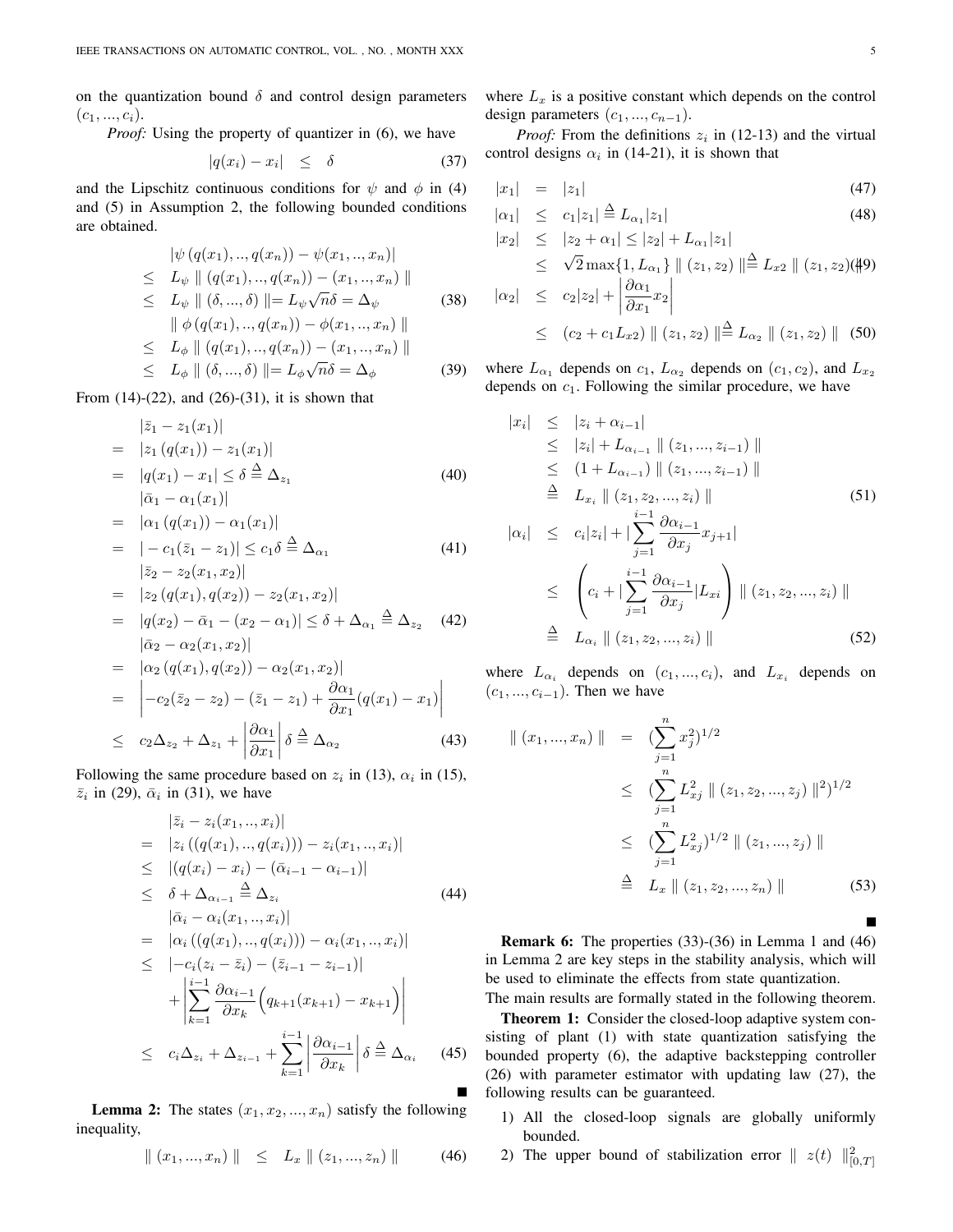satisfies

$$
\| z(t) \|_{[0,T]}^2 = \frac{1}{T} \int_0^T \| z(t) \|^2 dt
$$
  

$$
\leq \frac{2}{c} \left[ \frac{V(0)}{T} + M \right]
$$
(54)

if  $k_{\theta} > \frac{2}{c}B^2$ , where

 $\cal M$ 

$$
c = \min\{c_1, c_2, \dots c_{n-1}, \frac{1}{4}c_n\} \tag{55}
$$

$$
= \frac{1}{2}k_{\theta} \parallel (\theta - \theta_0) \parallel^2 + \frac{1}{c_n} \Delta_{\alpha_n}^2
$$

$$
+ \frac{1}{c_n} \Delta_{\psi}^2 + \frac{1}{c_n} \parallel \theta \parallel^2 \Delta_{\phi}^2
$$
(56)

$$
V(0) = \sum_{j=1}^{n} \frac{1}{2} z_j^2(0) + \frac{1}{2} \tilde{\theta}(0)^T \Gamma^{-1} \tilde{\theta}(0)
$$
 (57)

$$
B = L_{\phi}(L_x + \sqrt{n}\delta)\Delta_{zn}.
$$
 (58)

*Proof:* Considering the Lyapunov function

$$
V = \sum_{j=1}^{n} \frac{1}{2} z_j^2 + \frac{1}{2} \tilde{\theta}^T \Gamma^{-1} \tilde{\theta}
$$
 (59)

then its derivative obtained by following the control design in (26)-(31) is given as

$$
\dot{V} = -\sum_{j=1}^{n-1} c_j z_j^2 + z_{n-1} z_n - \tilde{\theta}^T \Gamma^{-1} \dot{\theta}
$$
\n
$$
+ z_n \Big( u(t) - \alpha_n + \alpha_n + \psi + \phi^T \theta - \dot{\alpha}_{n-1} \Big)
$$
\n
$$
= -\sum_{j=1}^{n-1} c_j z_j^2 - \tilde{\theta}^T \Gamma^{-1} \dot{\theta} + z_n \Big( \bar{\alpha}_n - \bar{\psi} - \hat{\theta}^T \bar{\phi} \Big)
$$
\n
$$
- \alpha_n + \alpha_n + \psi + \theta^T \phi - \dot{\alpha}_{n-1} + z_{n-1} \Big)
$$
\n
$$
= -\sum_{j=1}^{n-1} c_j z_j^2 + z_n \Big( \alpha_n - \dot{\alpha}_{n-1} + z_{n-1} \Big)
$$
\n
$$
+ z_n \Big( \bar{\alpha}_n - \alpha_n \Big) + z_n \Big( \psi - \bar{\psi} \Big)
$$
\n
$$
+ z_n \Big( \theta^T \phi - \hat{\theta} \bar{\phi} \Big) - \tilde{\theta}^T \Gamma^{-1} \dot{\theta}
$$
\n
$$
\leq -\sum_{j=1}^n c_j z_j^2 - \frac{1}{2} k_\theta \parallel \tilde{\theta} \parallel^2 + \frac{1}{2} k_\theta \parallel (\theta - \theta_0) \parallel^2
$$
\n
$$
+ z_n \Big( \bar{\alpha}_n - \alpha_n \Big) + z_n \Big( \psi - \bar{\psi} \Big)
$$
\n
$$
+ \Big( \theta^T \phi z_n - \tilde{\theta}^T \bar{\phi} z_n - \tilde{\theta}^T \bar{\phi} \bar{z}_n \Big) \tag{60}
$$

where the property  $(32)$  is used. Using the properties  $(5)$ ,  $(6)$ , (34), (35) and (46), the last term in (60) satisfies the following inequality

$$
\theta^T \phi z_n - \hat{\theta}^T \bar{\phi} z_n - \tilde{\theta}^T \bar{\phi} \bar{z}_n
$$
\n
$$
= \theta^T \phi z_n - \theta \bar{\phi} z_n + \tilde{\theta} \bar{\phi} z_n - \tilde{\theta} \bar{\phi} \bar{z}_n
$$
\n
$$
\leq \|\theta\| |z_n| \Delta_{\phi} + \|\tilde{\theta}\| \|\tilde{\phi}\| \Delta_{z_n}
$$
\n
$$
\leq |z_n| \|\theta\| \Delta_{\phi} + \|\tilde{\theta}\| L_{\phi}\| (q(x), ..., q(x_n)) \| \Delta_{z_n}
$$
\n
$$
\leq |z_n| \|\theta\| \Delta_{\phi} + B \|\tilde{\theta}\| \|z\|
$$
\n(61)

where  $z(t) = [z_1, z_2, ..., z_n]^T$  and  $B = L_{\phi}(L_x + \sqrt{n}\delta)\Delta_{zn}$ . Using the properties (33) and (36) in Lemma 1 and (61), the derivative of *V* is obtained as

$$
\dot{V} \leq -\sum_{j=1}^{n} c_j z_j^2 - \frac{1}{2} k_{\theta} \|\tilde{\theta}\|^2 + |z_n| \Delta_{\alpha_n} + |z_n| \Delta_{\psi}
$$
  
+|z\_n| \|\theta \|\Delta\_{\phi} + B \|\tilde{\theta}\| \|z \| + \frac{1}{2} k\_{\theta} \| (\theta - \theta\_0) \|^2  

$$
\leq -\sum_{j=1}^{n} c_j z_j^2 + \frac{3}{4} c_n z_n^2 + \frac{c}{2} \|z(t)\|^2
$$
  
-
$$
-\frac{1}{2} k_{\theta} \|\tilde{\theta}\|^2 + \frac{1}{2c} B^2 \|\tilde{\theta}\|^2 + M
$$
  

$$
\leq -\frac{c}{2} \|z(t)\|^2 - (\frac{1}{2} k_{\theta} - \frac{1}{2c} B^2) \|\tilde{\theta}\|^2 + M
$$
 (62)

where *c* and *M* are defined in (55) and (56) and the Young's inequality was used as follows.

$$
|z_{n}|\Delta_{\alpha_{n}} + |z_{n}|\Delta_{\psi} + |z_{n}|\| \theta \|\Delta_{\phi}
$$
  
\n
$$
\leq \frac{3}{4}c_{n}|z_{n}|^{2} + \frac{1}{c_{n}}\Delta_{\alpha_{n}}^{2} + \frac{1}{c_{n}}\Delta_{\psi}^{2} + \frac{1}{c_{n}}\|\theta\|^{2} \Delta_{\phi}^{2} (63)
$$
  
\n
$$
B \|\tilde{\theta}\| \| z \|
$$
  
\n
$$
\leq \frac{c}{2} \| z(t) \|^{2} + \frac{1}{2c}B^{2} \|\tilde{\theta}\|^{2}
$$
 (64)

Choosing

$$
k_{\theta} > \frac{2}{c}B^2 = \frac{2}{c}L_{\phi}^2 (L_x + \sqrt{n}\delta)^2 \Delta_{zn}^2,
$$
 (65)

(62) shows that

$$
\dot{V} \le -\frac{c}{2} \| z(t) \|^2 - \frac{1}{4} k_\theta \| \tilde{\theta} \|^2 + M
$$
  

$$
\le -\sigma V + M
$$
 (66)

where

$$
\sigma = \min\{c, \frac{\frac{1}{2}k_{\theta}}{\lambda_{max}(\Gamma^{-1})}\}\tag{67}
$$

By direct integration of the above inequality, we have

$$
V(t) \leq V(0)e^{-\sigma t} + \frac{M}{\sigma}(1 - e^{-\sigma t})
$$
  
 
$$
\leq V(0) + \frac{M}{\sigma}
$$
 (68)

which shows that  $V$  is uniformly bounded. Thus the signals  $z_i(t)$  and  $\hat{\theta}$  are bounded. From (13), (15) and (26), it further implies that  $x_i(t)$  and  $u(t)$  are bounded. Therefore all the closed-loop signals are globally uniformly bounded. From (62), we have

$$
\dot{V} \le -\frac{c}{2} \| z(t) \|^2 + M \tag{69}
$$

Integrating both sides of (69) yields that

$$
\| z(t) \|_{[0,T]}^2 = \frac{1}{T} \int_0^T \| z(t) \|^2 dt
$$
  
\n
$$
\leq \frac{2}{c} \left[ \frac{V(0) - V(T)}{T} + M \right]
$$
  
\n
$$
\leq \frac{2}{c} \left[ \frac{V(0)}{T} + M \right]
$$
(70)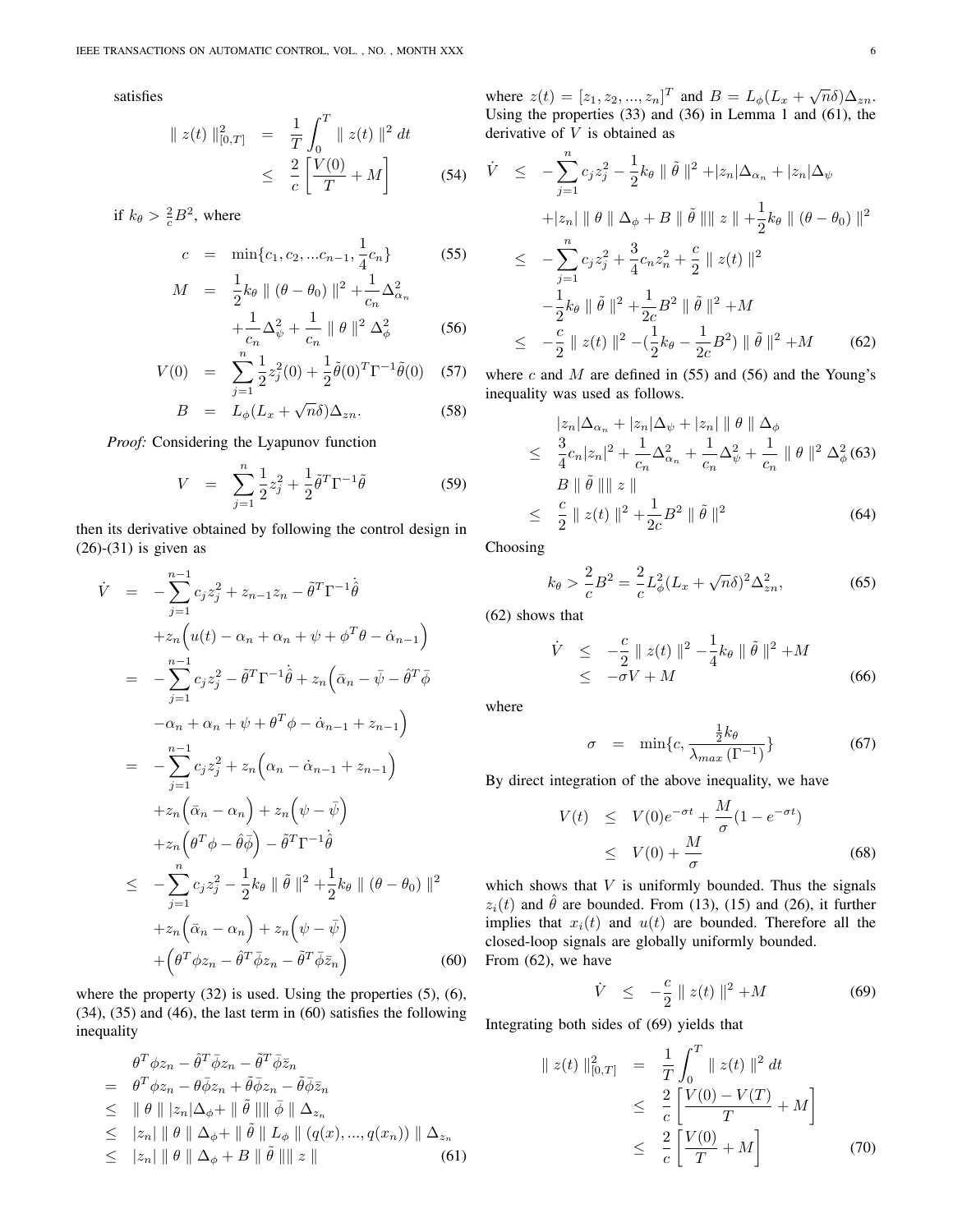From (55), (56) and (57), it follows that the upper bound of the overall stabilization errors in the mean square sense of (70) can be tuned by choosing suitable parameters  $k_{\theta}$ ,  $c_n$  and  $\Gamma$ . The state  $z(t)$  satisfies the bound (70). Similarly, the bound of the parameter estimation error is obtained as

$$
\|\tilde{\theta}(t)\|_{[0,T]}^2 = \frac{1}{T} \int_0^T \|\tilde{\theta}(t)\|^2 dt \le \frac{4}{k_\theta} \left[ \frac{V(0)}{T} + M \right] \tag{71}
$$

After establishing the main results, we now highlight main challenges in solving the problems due to state quantization and key techniques proposed to handle them in the following remarks.

- **Remark 7:** One major difficulty to deal with the state quantization is that the backstepping technique requires differentiating virtual controls and in turn the states by applying chain rule. If the states are quantized, they become discontinuous and therefore it is difficult to analyze the resulting control system with the current backstepping based approaches.
- *•* The above difficulty is overcome by not taking the derivative of  $\bar{\alpha}_i$  in the controller design and stability analysis. Instead, the final control *u* in (26) and the virtual control law  $\bar{\alpha}_i$  in (31) use the partial derivative term  $\sum_{k=1}^{i-1} \frac{\partial \alpha_{i-1}}{\partial x_k} q(x_{k+1})$ , which avoids taking the derivative of  $\bar{\alpha}_{i-1}$  in the control design.

Remark 8: By following the general framework of backstepping procedure and including an additional term in the form of  $-\Gamma k_{\theta}(\hat{\theta} - \theta_0)$  in the parameter adaptive law (27), we manage to design the backstepping-based adaptive control law.

Remark 9: The main challenge in stability analysis is how to handle the effects caused by analyzing states  $x_1, \ldots, x_n$ , while only the quantized states  $q(x_1), ..., q(x_n(t))$  are used in the designed controller. More specifically, a major difficulty in stability analysis is how to compensate for the effects from the terms  $z_n(\bar{\alpha}_n - \alpha_n)$ ,  $z_n(\psi - \bar{\psi})$  and  $(\theta^T \phi z_n - \hat{\theta}^T \bar{\phi} z_n \tilde{\theta}^T \bar{\phi} \bar{z}_n$ ) in (60). By establishing the properties (33)-(36) in Lemma 1, (46) in Lemma 2 and (61), such terms are bounded by functions depending only on the state *z<sup>i</sup>* and parameter estimation error  $\tilde{\theta}$ . Thus all these effects can be compensated by two negative terms  $-\sum_{j=1}^{n} c_j z_j^2$  and  $-\frac{1}{2} k_\theta \parallel \tilde{\theta} \parallel^2$  as shown in (62). Above new techniques enable us to successfully overcome the difficulties caused by the discontinuity of the quantized states and the bounded uncertainties resulted from the state quantization, so as to establish the results in Theorem 1.

**Remark 10:** As stated in Theorem 1,  $k_{\theta}$  is chosen to satisfy (65), which depends on the quantization bound  $\delta$ , the control parameters  $c_i$ , and  $L_\phi$ . The lower bound of  $k_\theta$  can be calculated with  $\delta$  being known and therefore the designed adaptive controller is implementable. For simplicity, we let  $\Gamma = \gamma I$ . The upper bound of the overall stabilization errors in the mean square sense of (54) can be decreased by increasing *γ* and *cn*.

Remark 11: The obtained bounds in Lemma 1 and Theorem 1 depend on the quantization bound *δ*. To reduce the conservatism of the results, we can design a quantizer by choosing a small quantization density.

#### IV. SIMULATION STUDY

In this section we consider a pendulum system from [19] as shown in Figure 4. The equation of the motion for the pendulum system is represented as

$$
ml\ddot{\theta} + mgsin(\theta) + kl\dot{\theta} = u(t)
$$
\n(72)

where  $\theta$  denotes the angle of the pendulum,  $m$ ,  $l$  and  $q$  are the mass  $[kq]$ , the length of the robe  $[m]$ , and the acceleration due to the gravity, *k* is an unknown friction coefficient, *u* represents an input torque provided by a DC motor. The states  $\theta$  and  $\theta$  are quantized by a quantizer satisfying the bounding property (6). The objective is to design a control input for *u* to make the output  $\theta$  track a reference signal  $\theta_r(t) = \sin(t)$ .





In the simulation, we consider three quantizers: uniform quantizer in (7), hysteresis-uniform quantizer in (8) and logarithmic-uniform quantizer in (9). The quantization parameters are chosen as  $l = 0.1$  for uniform quantizer,  $l = 0.1$ and  $p_h = 0.5$  for hysteresis-uniform quantizer, and  $l = 0.1$ ,  $\rho = 0.05$  and  $x_{th} = 0.8$  for logarithmic-uniform quantizer, respectively. We choose  $x_1 = \theta - \theta_r$  and  $x_2 = \dot{x}_1 = \dot{\theta} - \dot{\theta}_r$ . The adaptive control law (26) and the parameter estimation (27) are used where  $\frac{\partial \alpha_1}{\partial x_1} = -c_1$ . The initial states are chosen as  $x(0) = 0.2, \dot{x}(0) = 1$  and  $\hat{\theta}(0) = 0.8$ . The parameters in the system (72) are selected as  $m = 1$ ,  $l = 1$ ,  $q = 9.8$  and  $k = 1$  for simulation. The design parameters are chosen as  $c_3 = c_2 = 3, \gamma = 1, k_\theta = 0.1.$ 

The trajectories of states  $\theta$  and  $\theta$  and the control input are shown in Figures 5-6 for a uniform quantizer, Figures 7-8 for a hysteresis-uniform quantizer, and Figures 9-10 for a logarithmic-uniform quantizer, respectively. Clearly, the simulation results verify our theoretical findings in Theorem 1 and show the effectiveness of our proposed control scheme.

In addition, the size of the set of outputs of the quantizer can also be calculated. For this example with the uniform quantizer with length  $l = 0.1$ , the state  $\theta$  is bounded in [−1 1] radian and the number of the outputs of the uniform quantizer is  $round\left(\frac{\theta_{max}-\theta_{min}}{l}\right)=20.$ 

#### V. CONCLUSION

In this paper, we develop an adaptive backstepping feedback stabilization scheme for a class of nonlinear systems with state quantization. The nonlinear functions in the system satisfy the globally Lipschitz condition. The quantizers considered in this paper are static and satisfy a bounded condition such that